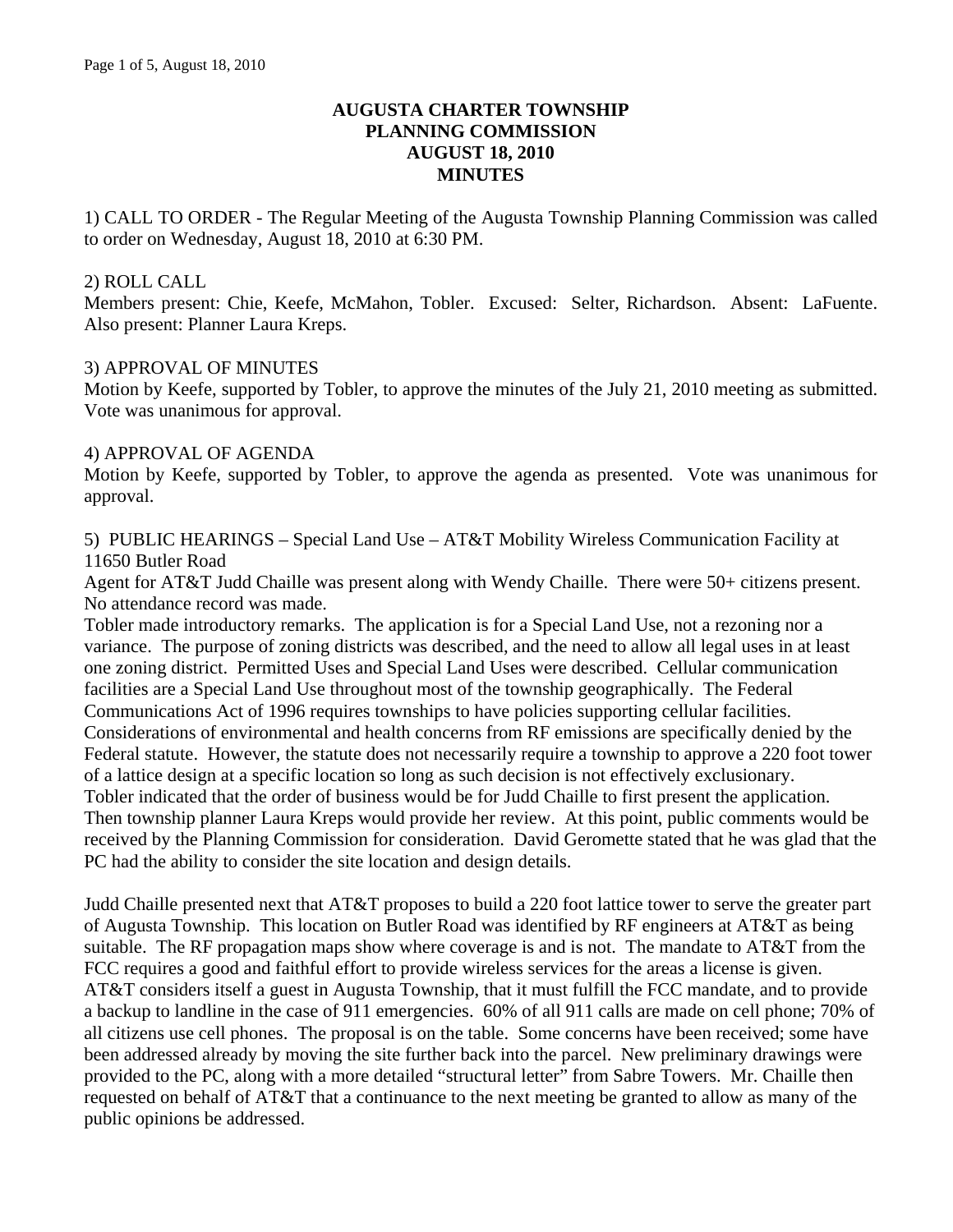A citizen question was how this AT&T tower might benefit her as a Sprint customer? Another FCC mandate is that carriers provide collocation space for competitors to prevent proliferation of towers. Mr. Cimaglia opposed the consideration of a continuance.

Laura Kreps made her presentation referring to her review report from July 14, 2010, amended August 11, 2010. The main part of the review concerns Section 4.4 which deals with Special Land Uses in general, and provides 7 questions to be addressed by the Planning Commission regarding compatibility of the proposed special land use. Kreps read aloud the 7 questions from the Ordinance. Cellular towers must also conform to the standards of Section 6.24 which provides a lengthy list of minimum standards. Many of these were described briefly. Kreps summarized by saying that the Planning Commission must base its decision, as a matter of law, upon the standards of Sections 4.4 and 6.24.

Mr. Cimaglia expressed his opposition to the proposal. He owns two homes across the street. The tower would be in his front-yard view. He asked whether it was a done deal. He provided some neighborhood pictures. A neighbor would have a 220 foot tower essentially in his backyard view. He indicated that the property owner had told him that she would drop the proposed use if everyone was opposed. Mr. Cimaglia then discussed the issue of the proposed tower being "harmonious" with the existing neighbors. He said that the least of all evils would be to site the tower to the full rear of the property.

Is there another tower that AT&T could locate their antenna on? Before answering this question, Mr. Chaille asked again whether the requested continuance would be granted. There was public opposition to considering the continuance, especially before answering the above question. McMahon explained the need to provide opportunity to hear all public input as well as rebuttal from the applicant. Motion by McMahon, supported by Keefe, to approve a continuance to a second meeting to allow response to questions. There was great citizen opposition. Tobler related conversation with the Township Attorney prior to the request by AT&T for a continuance that the Planning Commission should continue the meeting in order to allow complete testimony to be received and evaluated. Vote was unanimous for approval of the continuance. Chie requested Mr. Chaille to answer the question. Before an answer could be provided, citizens interrupted indicating that the owner no longer wanted the tower, and why wasn't she present. Mr. Chaille indicated that he had spoken with the owner 3 times that day, and then held up a map showing the location of other towers in Augusta and the surrounding townships. The question was rephrased as to why existing towers cannot be utilized. Mr. Chaille stated that when AT&T looks to expand coverage, a review of existing compatible towers and structures is made. In this case, the closest available tower is a Mobility tower in Sumpter and another on Tuttle Hill 3 miles away. By providing the available height on a tower, the RF engineers may then calculate the effective coverage area for that installation. This had been previously submitted to the Planning Commission in the initial application. Because of the distance, the coverage provided does not meet the objectives. There was stated disbelief from the citizens that cell tower range was only 3 miles. The tower in Sumpter is about 1.5 miles to the east by northeast, which could only cover a portion of the desired area, thereby requiring another tower in Augusta to the west.

William Glaspie stated that Tobler had indicated that Augusta Township was required to site one tower in the township, and we already have one (4 were mentioned), and therefore didn't need to allow another. Actually, Tobler had stated that, in general, all legal land uses had to have at least one area in the township to avoid being exclusionary, but that the Communications Act required that the Township have policies that supported cellular services throughout the township. This may require more than one cellular tower. Also, an ordinance requirement is that the cellular applicants provide documentation that collocation is not sufficient to provide cellular service, and this documentation had been provided. Mr. Glaspie questioned why placing an antenna on the tower at Tuttle Hill and Willis (actually Macey) Roads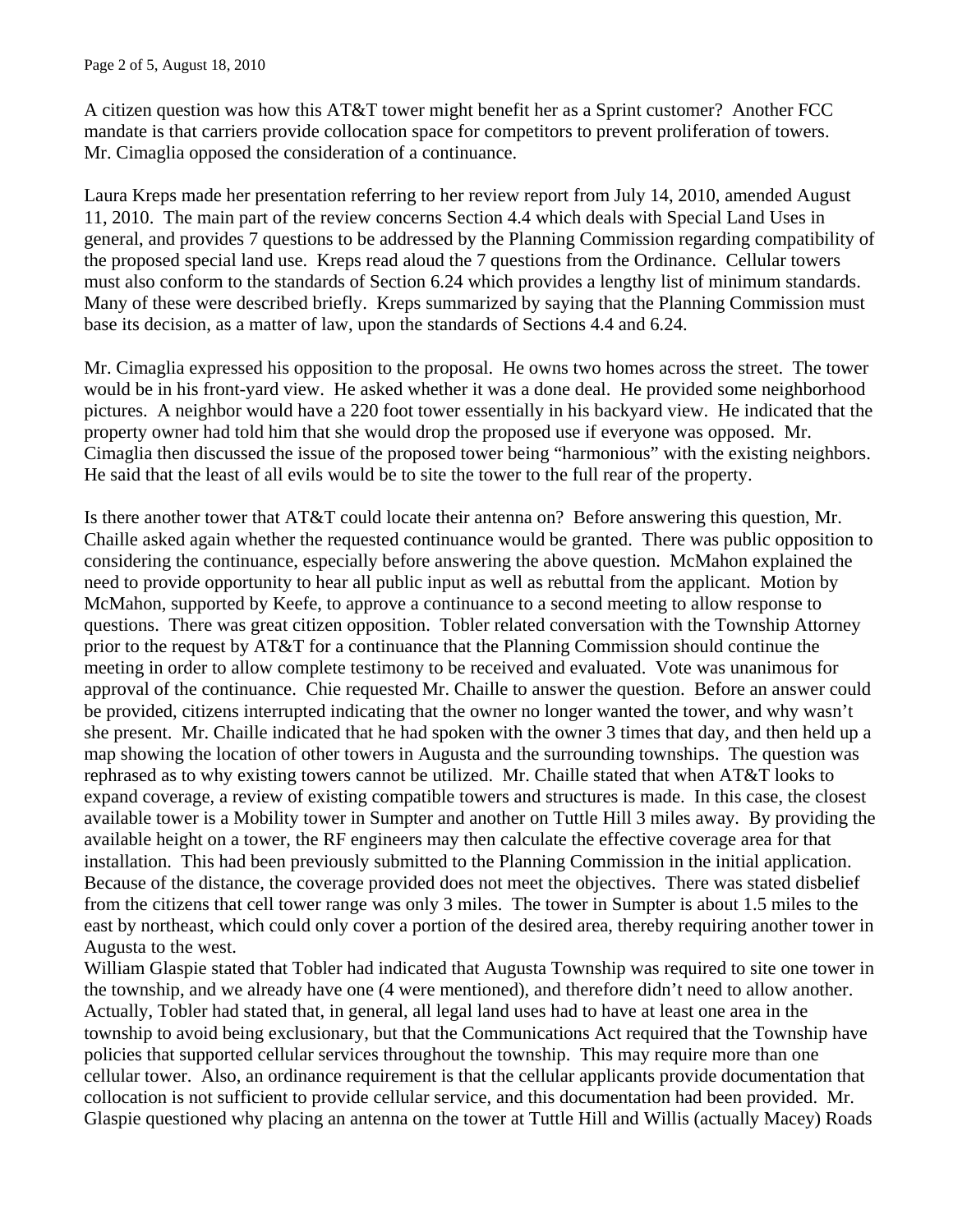was not sufficient. He expressed health concerns from the RF radiation, and that the owner is only interested in the lease income (\$700 to \$900 was mentioned). He mentioned property to the east of Glaspie's backyard that might be available and with no houses nearby. Even if the tower was pushed all the way to the rear of the property it would still be in everyone's front yard. Tobler repeated that he knew of only two towers in Augusta Township (on Whittaker and on Tuttle Hill). There is one known tower in Sumpter (at Judd and Sherwood), two in London Township, and two along Carpenter Road. Mr. Chaille tried to show his collocation map, but unfortunately the map did not clearly show the road names.

One citizen asked whether the Planning Commission considered the proposed cell tower as being "harmonious". Tobler responded that the Planning Commission was trying to obtain public input and "data" in order to place this information side-by-side against the ordinance requirements to establish the findings of fact. Tobler then read from the Township Attorney's letter to the Planning Commission where he expressed concerns regarding the "harmonious and appropriate" in appearance (Sections 4b and 4d).

One person asked to hear from those that support the tower application, and also to hear how the tower might benefit the community. One supporter responded that she was new to this subject, and for everyone present there were 10 not present. Also, she was interested in hearing the applicant's answers to the questions being asked. There are apparently enough AT&T customers in the township to warrant another tower to improve service.

Another person asked whether a citizen petition would help. Tobler responded that there were enough people present to know that many do not want the tower. As previously stressed, the Planning Commission has to act according to facts and the law. We cannot act according to a "popularity" contest. "We need to hear the facts regarding the siting on Butler Road."

A member of the Blaszak family expressed a concern regarding radiation, and the inconclusive studies found on the internet. Also the Blaszak family was approached by AT&T prior to Grace McCune and had declined any interest.

Joanne Ladd asked how this property was selected, is it purchased or leased, and how would it be maintained. The property is leased as is standard across the nation and with an access road for maintenance. Tobler described the 3 tower designs; a self supporting lattice tower, a lattice tower with guy wires, and a self supporting monopole.

Someone suggested that Grace McCune was no longer interested in pursuing the application. Tobler responded that Mrs. McCune could formally withdraw her application and it would not longer be an issue before the Planning Commission.

Someone asked if there were other sites proposed as a contingency. Tobler responded that none had been proposed to the Planning Commission. Mr. Chaille responded that he had not yet established contingency sites. He described the process followed to establish proposed sites. 3 sites were tentatively found that met the initial screening by AT&T; one on Butler and two on Bunton.

Pam Cline stated her concerns regarding property values, and the ability to sell vacant lots. She feels that a tower is an eyesore and asked that it be considered only in a less populated area. She asked that AT&T reconsider finding a new location.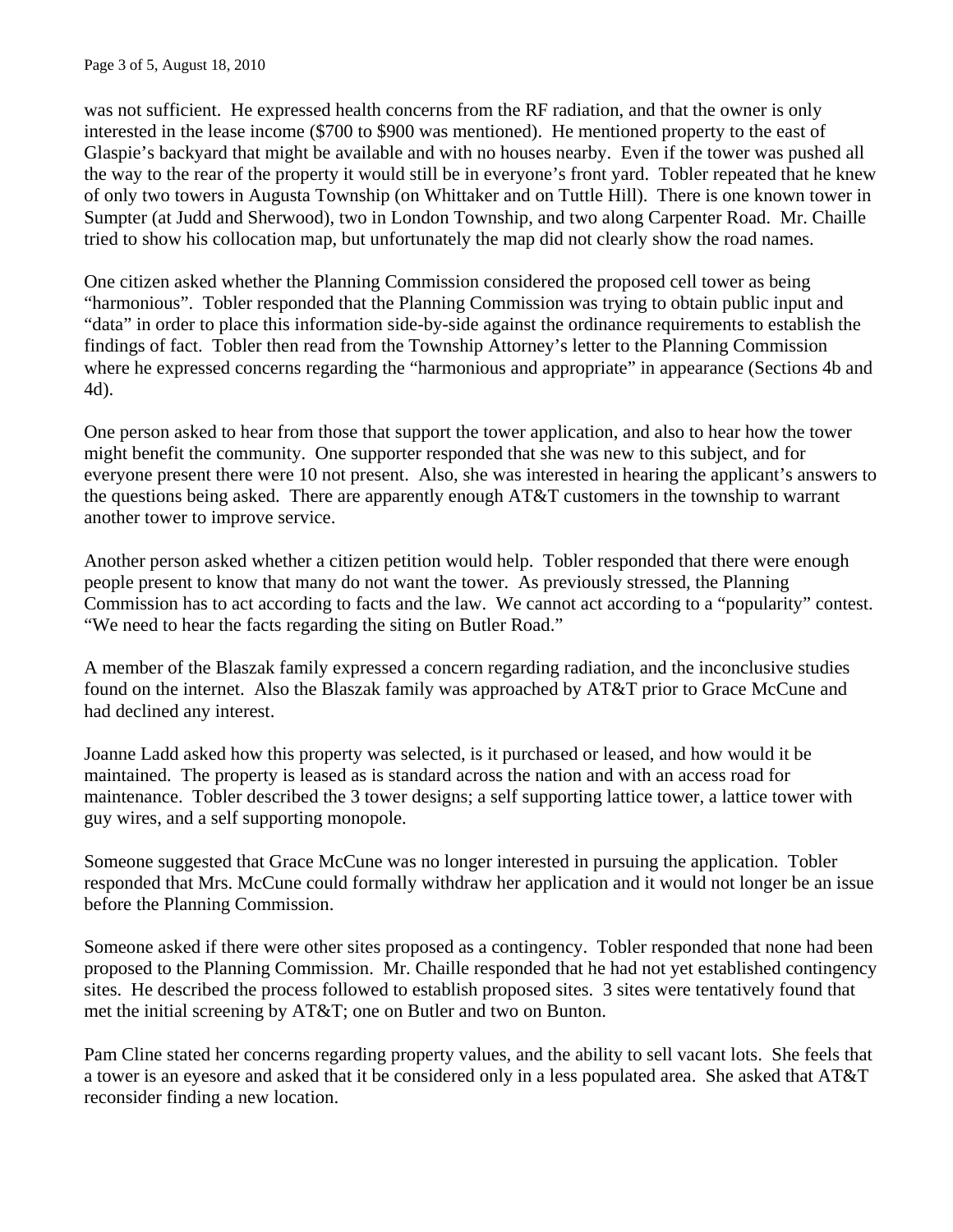One man indicated that he lived 4 houses down from Grace McCune and had lived there for 53 years. He is strongly opposed to the tower.

Another woman expressed that everyone should use the continuance to perform additional research.

A man asked about the siting process again, and the radius of coverage. Mr. Chaille indicated that he was given a set of GPS coordinates indicating the service center. How far he can deviate from that center depends upon the site specifics. In urban areas, it may be limited to 6 blocks. In more rural areas, it is as large as one mile. When tower height is limited, then the range is limited and therefore more towers are required to provide service.

One woman complained about the limited publication notification of 500 feet. She was representing Mrs. Geromette who lives several lots north of the site. Both are strongly opposed.

The neighbor who lives immediately north of the site showed a photograph of his current backyard. The proposed cell tower would be immediately and prominently in his backyard view, and "I have lost everything".

Lynda Dew asked that the continuance meeting be held at Lincoln Schools.

One man asked how citizens would be notified of the continuance meeting. Tobler responded that the meeting will held definitely on the third Wednesday at 6:30PM. Once the location is definitely determined, this will be posted on the township website and also the township hall.

One man said that his family has lived in the area over a hundred years. They are all against the tower. He asked whether there were impacts upon other issues besides radiation. Did it affect television reception; satellite reception? Mr. Chaille spoke about the frequency band of a cell tower which is quite different from the band of television and satellite, all regulated carefully by the FCC. The man said that he was involved in enforcement in Sumpter, and that was not the case there. A tower at the corner of Sumpter and Bog Roads created an interference problem with satellite.

Carol Williams who lives at Bunton and Talladay said that she has AT&T cell service with no problems with reception. "I don't know why we need something out here when I am already receiving it".

Mr. Cimaglia indicated again that a cell tower would be an eyesore and not harmonious with the neighborhood.

Another man stated that 2 miles was not the range of a cell tower. He stated that if it was 17 miles, or 30 miles, then 2 or 3 miles away does not make much of a difference. AT&T is placing the township for monetary gain.

One man asked if the Planning Commission were to approve this, it still has to go before the Board. Tobler answered, "No. The Planning Commission has sole authority on Special Land Use and Site Plan Review applications."

Joanne Ladd stated that other townships have problems with maintenance on the sites. Once a year. And vandalism.